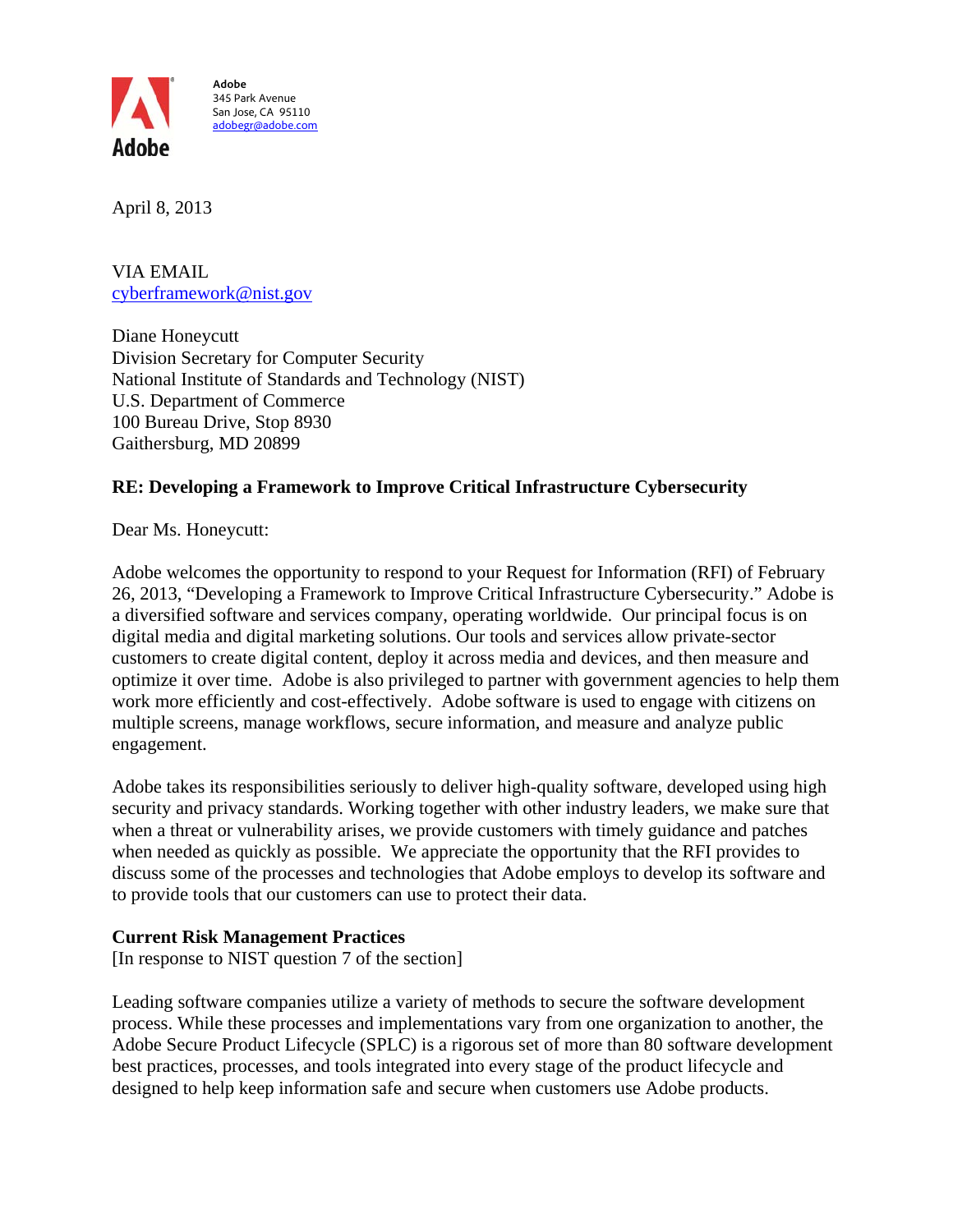

Implemented by Adobe's dedicated security and incident response teams and complemented by continuous community engagement, the Adobe SPLC helps protect the security of information.

The main elements of the Adobe SPLC process include the following:

- 1. **Training and certification** provides the internal development teams with training and certification of the SPLC process and keeps them informed of the latest threats and approaches to software security.
- 2. **Requirements and planning** provides an overall health and risk assessment of a product or service and facilitate any necessary adjustments based on the current threat landscape.
- 3. **The design process** builds defenses against potential threats directly into the initial design of new products, as well as new features within existing products, and offers an opportunity to improve the security profile of existing features.
- 4. **Development and testing** embeds security best practices during development to help avoid coding issues and subjects code to rigorous internal and third-party tests using industry-leading testing frameworks and automated scanning tools.
- 5. **Staging and stabilization** helps ensure that the Adobe product or service is customerready and verifies code robustness, scalability, and resistance to attack in a productionlike environment.
- 6. **The deployment process** minimizes risk of improper deployment through adherence to code handling processes and restricted access.
- 7. **The operations and monitoring process** monitors and logs traffic to help ensure maximum server availability and server health.
- 8. **Abuse, fraud, and incident response** helps ensure teams can respond quickly when incidents occur and guides interaction with security experts in the centralized Security Coordination Center to quickly and efficiently mitigate and resolve issues.

Along with following the SPLC, the Adobe Secure Software Engineering Team (ASSET) works with individual Adobe product security and operations teams to help achieve an appropriate level of security to protect our customers and their data. ASSET experts act as consultants to teams by advising on security best practices for clear, repeatable, consistent, and cross-functional processes for development, deployment, operations, and incident response. The team employs industry-standard benchmarks and reporting dashboards to constantly measure and convey progress in a variety of key areas. ASSET experts also maintain ties with the security community, exchanging information by collaborating with other organizations.

A key component of the ASSET program involves training, which enhances security knowledge throughout the company and improves the overall security of Adobe products. The ASSET team conducts ongoing security training within development teams across the company. Employees participating in the ASSET Certification Program earn points and attain different levels of certification by completing a variety of security projects. Employees begin training by learning basic security concepts (*e.g.* security in web-focused languages, such as Ruby on Rails and PhP), then move up to higher levels of training to gain an understanding of more complex security